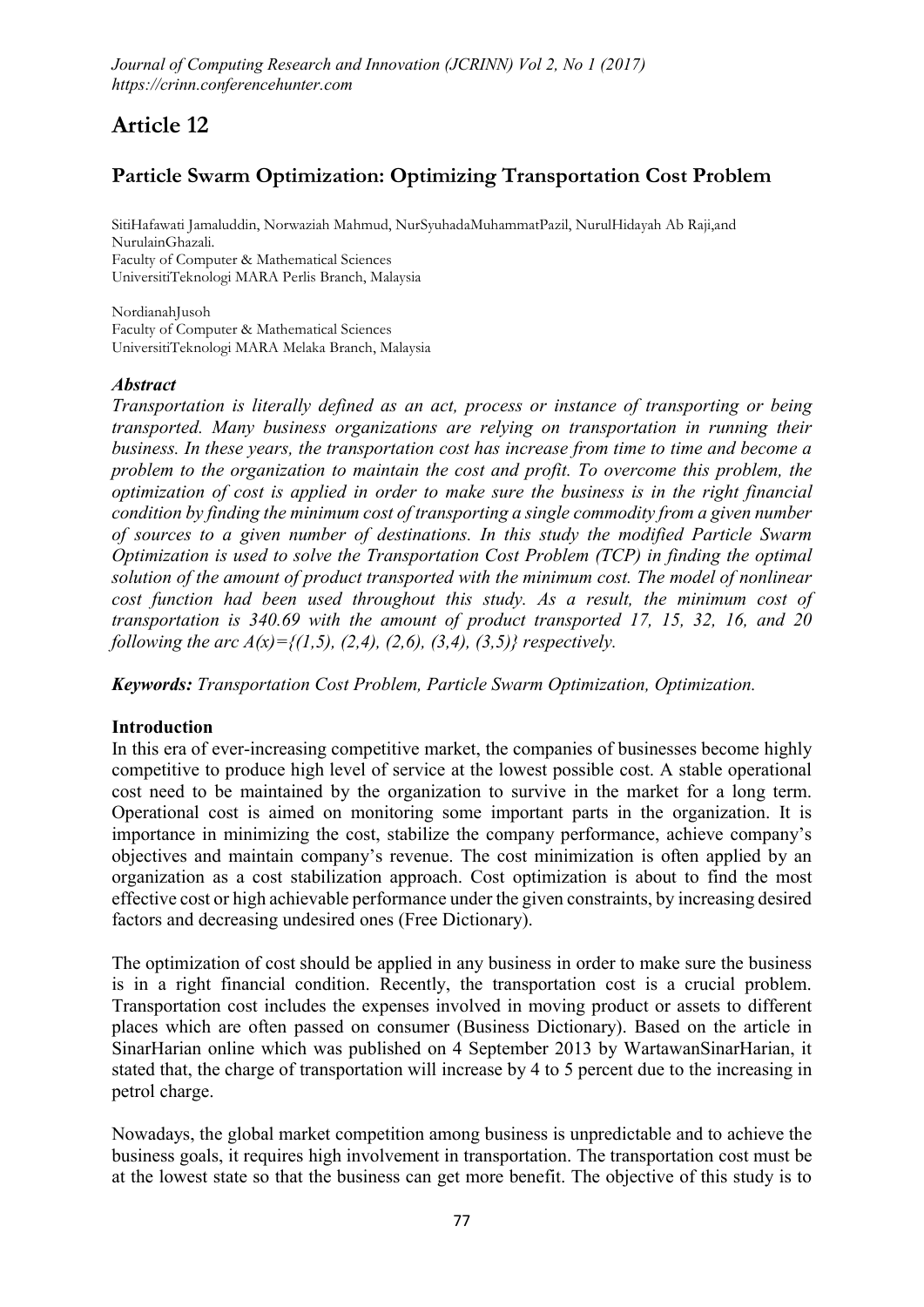obtain the optimal solution of the amount of product transported of the nonlinear cost function by using Particle Swarm Optimization (PSO).

The research is a continuance from the previous study on a genetic ant colony approach for concave cost transportation problem carried out by Altiparmak and Karaoglan in 2007. This study will use the model proposed by them and will be implemented using PSO method. The model introduced transportation model which consist of three constraints which are the nonlinear cost function, the capacity constraint and the guarantees of all demands are met. The model is based on the transportation cost problem with three demand nodes, three supply nodes and five routes,  $A(x)$  which are  $A(x)=\{(1,5), (2,4), (2,6), (3,4), (3,5)\}.$ 

#### Related Work in Minimizing Transportation Cost

The problem of transportation cost problem is crucial over century. Previous study showed that the cost problem is a large scale problems and time consuming (Altiparmak and Karaoglan, 2007).The study implemented the Ant Colony (AC) and Genetic Algorithm (GA) method to solve the Concave Cost Transportation Problem (CCTP). They introduced a new algorithm with the combination of hybrid GA and AC which is h\_GACO. The effectiveness of the h GACO is then compared using five different approaches. The result showed that h GACO performs a good approach with respect to the solution quality and suggested the ACO can be used in other optimization that deals with problems of scheduling, vehicle routing and others. The combination of PSO and GA is implemented in the next study on minimizing an adapted vendor managed inventory and transport problem with fuzzy demand (Sadeghi et al., 2014).

This study is carried out to find the optimal retailer's order quantities so that the inventory and transportation cost can be decreased while satisfying several constraints. Because of the NPhardness of the problem, an algorithm based on Particle Swarm Optimization (PSO) is proposed to find a near optimum solution, where the centroid defuzzification method is employed for defuzzification. Since there is no benchmark available in the literature, another meta-heuristic, namely genetic algorithm (GA), is presented in order to verify the solution obtained by PSO. Besides, to make PSO faster in finding a solution, it is improved by a local search. The parameters of both algorithms are standardized using the Taguchi method to have better quality solutions.

#### Particle Swarm Optimization (PSO)

Previous studies have used and implemented PSO extensively especially in solving optimization problem and is also proven to be very effective in solving Vehicle Routing Problem (VRP) in terms of finding the most suitable optimum cost ((Xuedan& Wang, 2009 and Chun, 2007).They also said that PSO is a well-known method due to its simplicity and effectiveness in wide range of application with low in computational cost. In general, PSO is defined as an optimization method imitating from social behavior of bird flocking and fish schooling (Hu &Eberhart, 2002).This method was adopted to a group of birds aimlessly looking for food in an area but they do not know how far the food is in each iteration (Kulkarni et al., 2015). Therefore, the effective way is to follow the bird which is nearest to the food. PSO was rooted from that scenario and used it to describe the optimization problems.

Some studies also focused on Vehicle Routing Problems (VRP) where the objective is to find the most suitable path to cut cost and save time. The problem of transportation routing and time give important impact on the controlling of inventory costs, transportation costs and economic efficiency (Xuedan& Wang, 2009). The study focused on solving the problem faced by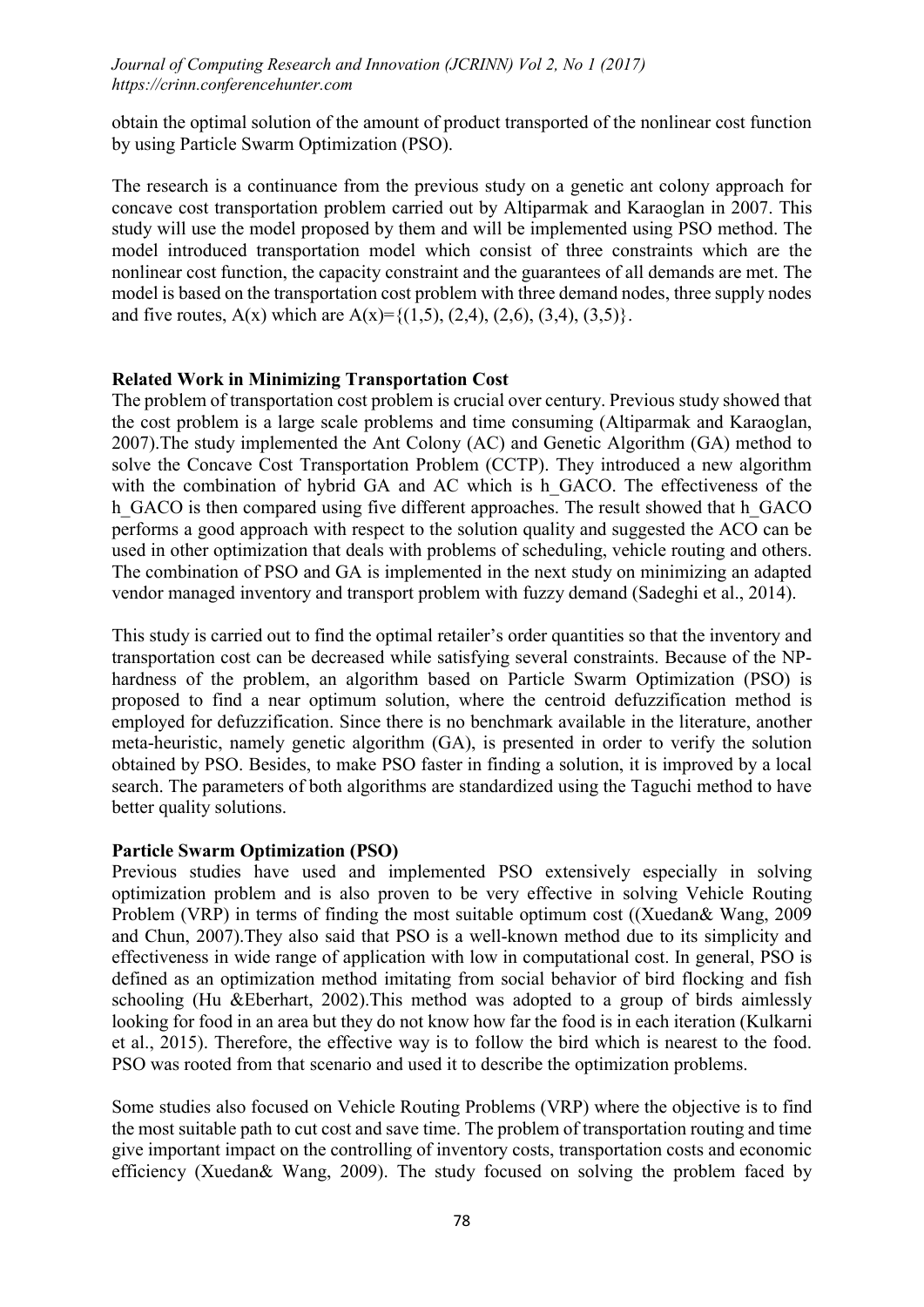dispatching vehicle with regards that each customer is served exactly once in each delivery in a fixed route and the total demand of all customers must not exceed the capacity of the delivery vehicle.

This study used the improved discrete PSO algorithm with mutation operation (in which all the particles are reinitialized when the swarm is decayed). The result is then compares from the improved discrete algorithm and concluded that modified discrete PSO is an efficient method to solve the discrete combination optimization such as VRP. In other study, the VRP is solved using predicting PSO with Time Windows (TW) (Chun, 2007). In this paper, the predicting PSO algorithm which modified by three new solution strategies has been proposed to adjust the continuous properties of basics PSO to be more suitable to be applied in Vehicle Routing Problem with Time Windows (VRPTW) presentations. The findings illustrate that the suggested algorithm achieve other experimental algorithm and the predicting PSO algorithm not only can adjust the variance between current status and memorial best status, but also can forecast the best position at the next status based on memory.

In conclusion, there has been extensive research on the TCP which is mostly carried out to achieve the same objective which is to find optimal solution or minimize the cost or routes. Mostly, the method used to solve the TCP and VRP is Ant Colony (AC), Genetic Algorithm (GA) and several combination of PSO with other method to solve the problems and the result obtained is optimized and suitable for the problems.

## Research Methodology

The model of concave cost transportation problem which originally proposed by Altiparmak and Karaogalan in 2007 is represented as follows:

Minimize 
$$
f(x) = \sum_{i=1}^{m} \sum_{j=1}^{n} c_{ij} \sqrt{x_{ij}}
$$
 (3.1)

Subject to: 
$$
\sum_{i=0}^{n} X_{ij} < a_i, \qquad \forall i \in \mathbb{N}, \tag{3.2}
$$

$$
\sum_{i=0}^{m} X_{ij} \ge b_j, \qquad \forall j \in M,
$$
\n(3.3)

$$
x_{ij} \ge 0, \text{ integer}, \qquad (i, j) \in A, \tag{3.4}
$$

where,

| A : Set of all arcs,<br>M : Set of all demand nodes (customers, warehouse, etc), |  |
|----------------------------------------------------------------------------------|--|
|                                                                                  |  |
|                                                                                  |  |
| N : Set of all supply nodes (facilities distribution, centers, etc),             |  |
| $a_{ii}$ : The capacity of suppliers $i, i \in N$ ,                              |  |
| b <sub>i</sub> : The demand of the customer $j, j \in M$ ,                       |  |
| $x_{ii}$ : The amount of product transported (i.e flow),                         |  |
| $c_{ii}$ : The per unit variable cost corresponding to $(i,j)$ .                 |  |

The cost function in Eq. (3.1) is considered as nonlinear cost function. The amount of the product to be transported from supply node, *i* to each demand node, *j* must be determined so that all constraints is satisfied and the transportation cost can be minimized.

## PSO Algorithm

The PSO algorithm begins by generating the initial particles, and allocating each of initial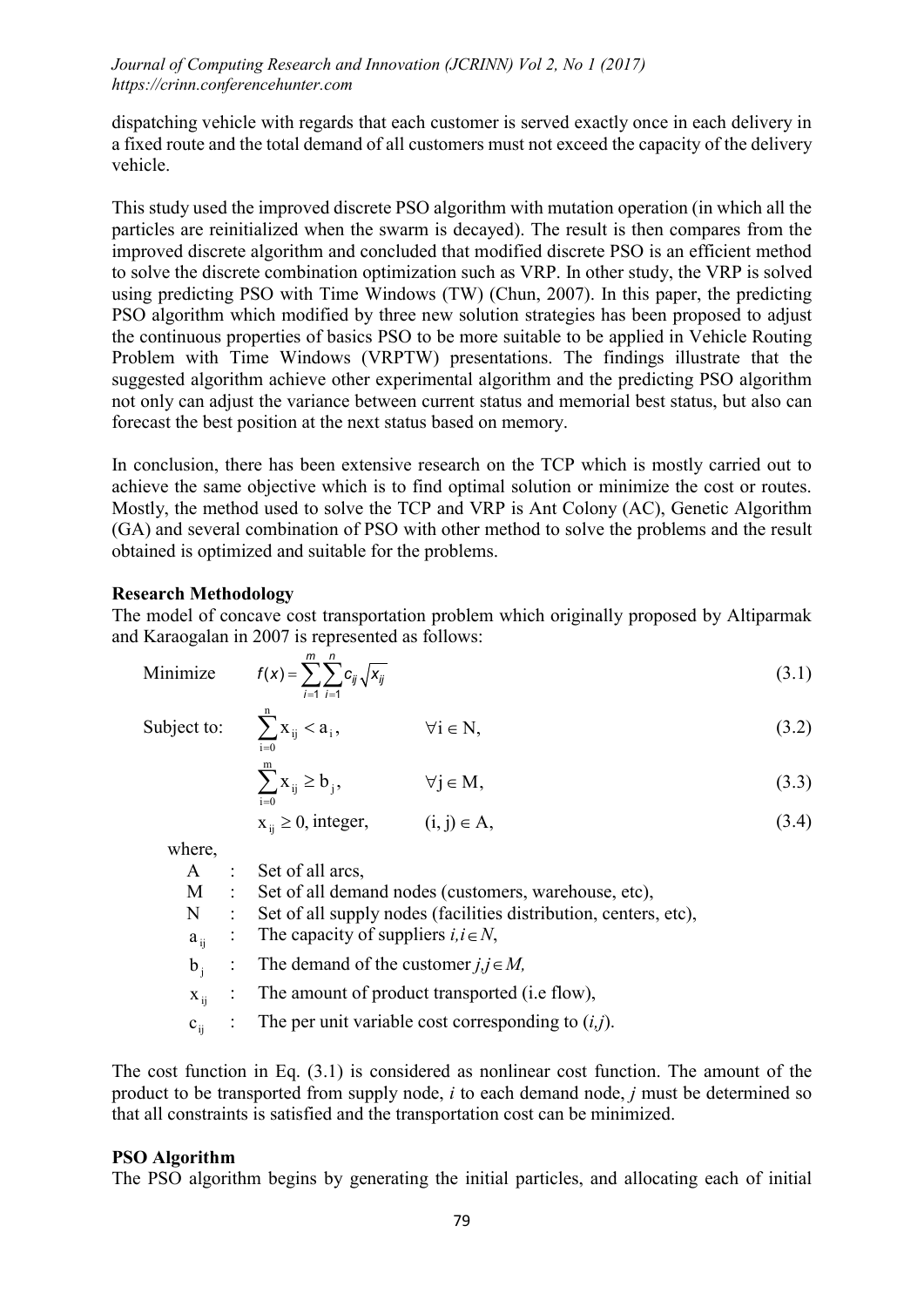velocity. Since in this study is using CNOP, there are some modifications in PSO's original algorithm which involve the process of initialization and computation of *pbest* and *gbest* (Hu &Eberhart, 2002). For the process of initialization, all particles are constantly adjusted until they fulfill all constraints while when computing the *pbest* and *gbest* values, only those conditions in feasible space are calculated.

## The Modified PSO Algorithm

| Step 1 |                | Initialize the particle.                                                                                                                                                                                                                                                                                                                                                       | Six steps on performing the modified PSO algorithm are defined as follows:<br>The particle and velocity initialization is usually performed randomly in space and the initial<br>velocities are often distributed randomly (Ho et. al, 2008).                                                                                                                                                            |  |  |  |
|--------|----------------|--------------------------------------------------------------------------------------------------------------------------------------------------------------------------------------------------------------------------------------------------------------------------------------------------------------------------------------------------------------------------------|----------------------------------------------------------------------------------------------------------------------------------------------------------------------------------------------------------------------------------------------------------------------------------------------------------------------------------------------------------------------------------------------------------|--|--|--|
| Step 2 | $\ddot{\cdot}$ | Evaluating the initial particle to get personal best and global best.<br>For each particle, the initialized positions are set as their personal best positions<br>$P_i = [p_{i1}, p_{i2},, p_{iN}]^T$ , where $i = 1,, m$ . Then, all particles should be evaluated according<br>to the project duration using the proposed serial scheme to determine the global best, gBest. |                                                                                                                                                                                                                                                                                                                                                                                                          |  |  |  |
| Step 3 | ÷              | Velocity updating.<br>Based on the previous velocities and the distances of the current positions from personal<br>best and global best, all particles' new velocities are calculated using Eq. (3.5) below.                                                                                                                                                                   |                                                                                                                                                                                                                                                                                                                                                                                                          |  |  |  |
|        |                |                                                                                                                                                                                                                                                                                                                                                                                | $v_i(t+1) = w v_i(t) + c_1 r_i [x_i(t) - x_i(t)] + c_2 r_i [g(t) - x_i(t)]$<br>(3.5)                                                                                                                                                                                                                                                                                                                     |  |  |  |
|        |                | where,<br>i.<br>$\ddot{\cdot}$<br>$\ddot{\cdot}$<br>$v_i(t)$<br>:<br>$v_i(t+1)$<br>$\vdots$<br>$x_i(t)$<br>÷<br>$r_1$ and $r_2$<br>$\boldsymbol{w}$<br>$\ddot{\cdot}$<br>$c_1$ and $c_2$<br>$\ddot{\phantom{a}}$<br>$x_i(t)$<br>g(t)<br>$\ddot{\phantom{a}}$                                                                                                                   | the particle index,<br>the particle's velocity at time $t$ ,<br>the velocity of particle <i>i</i> at iteration $t+1$ (new particle velocity),<br>the current particles (solution),<br>random number within the range $[0,1]$ ,<br>the inertial coefficient,<br>acceleration coefficient,<br>the particle's individual best solution at time t, pBest,<br>the swarm's best solution at time $t$ or gBest. |  |  |  |
| Step 4 | $\ddot{\cdot}$ | Particle updating.                                                                                                                                                                                                                                                                                                                                                             | The value of inertial coefficient is between 0.8 and 1.2 while the value of acceleration<br>coefficient is a random number uniformly distributed within the range [0,2].<br>Based on the updated velocity, the new position is calculated according to Eq. (3.6).                                                                                                                                        |  |  |  |
| Step 5 | $\vdots$       | $x_i(t+1) = x_i(t) + v_i(t+1)$<br>(3.6)<br><i>pBest</i> and <i>gBest</i> updating.<br>Each updated particle is transformed to the schedule using the revised serial scheme based<br>on the current position. The new <i>pBest</i> and <i>gBest</i> are determined.                                                                                                             |                                                                                                                                                                                                                                                                                                                                                                                                          |  |  |  |
| Step 6 | $\ddot{\cdot}$ | Stopping criteria.<br>The particle will terminate if it meet the maximum iteration. If the current iteration does not<br>meet the termination signal, then it will repeat step 3.                                                                                                                                                                                              |                                                                                                                                                                                                                                                                                                                                                                                                          |  |  |  |

## Results and Discussions

#### Data Analysis

The data gained by generating the initial population of the model after determine the initial transportation tree by a Heuristic Approach based on the characteristics of concave cost network flow problems (Altiparmak and Karaoglan, 2007). Fig. 1 will illustrate the initial transportation tree.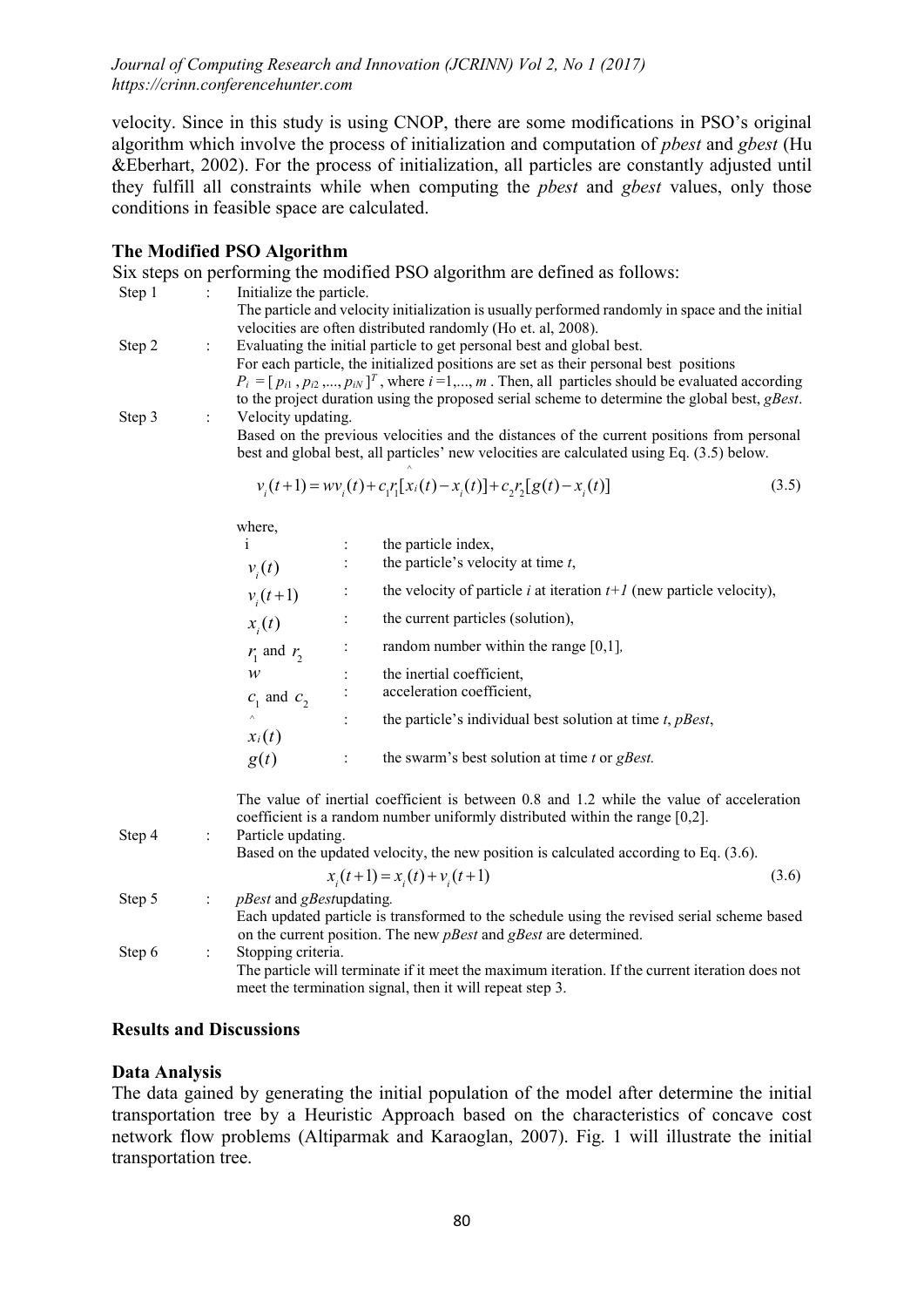

Figure 1: Transportation Tree (Basic Solution) (Source: Altiparmak and Karaoglan, 2007)

|  |  |  |  | Table 1: Data of Transportation Tree |  |
|--|--|--|--|--------------------------------------|--|
|--|--|--|--|--------------------------------------|--|

| Arc, $A(x)$ | Source | Destination | $Cost, (c_{ij})$ | Supply, $(\alpha_i)$ | Demand, $(b_i)$ |
|-------------|--------|-------------|------------------|----------------------|-----------------|
|             |        |             |                  |                      | 40              |
|             |        |             |                  |                      |                 |
|             |        |             |                  |                      |                 |
|             |        |             |                  |                      |                 |
|             |        |             |                  |                      | 40              |

Table 1 shows three demand nodes (1,2,3) and three supply nodes (4,5,6) involved. The total arc is five which are p, q, r, s, t and the set of arcs in the transportation tree is  $A(x) = \{(1,5), (2,4), (2,6), (3,4), (3,5)\}.$  Using the above data, all the values will be substituted into the model to check if the constraints are satisfied or not. The constraints is checked as stated in Eq. (3.2), (3.3) and (3.4) and assumed to be true.

The method of modified PSO is implemented in this study. In this study, the maximum iteration is set as 1000 iterations. The value of the particle will iterate 1000 times and the best value (minimum value) in all iterations will be assigned as *gBest*.

#### Optimizing Transportation Cost Problem using Modified PSO Algorithm

After running the algorithm, the result obtained is approximately lower than the actual cost. Table 2 shows the optimal solution of supply in order to have a minimum cost in TCP.

| Arc, A(x) | Source | Destination | New supply        | New cost |
|-----------|--------|-------------|-------------------|----------|
|           |        |             |                   | 144.31   |
|           |        |             |                   | 77.46    |
|           |        |             |                   | 56.57    |
|           |        |             |                   | 40.00    |
|           |        |             |                   | 22.36    |
|           |        |             | <b>Total cost</b> | 340.69   |

Table 2: The Optimal Solution of TCP

Based on the result in Table 2, the new supply from the arc *p, q* and *r* is 17, 15 and 32 respectively. While for the arc *s* and *t*, the new supply after optimized is 16 and 20. With these optimal values, the new TCP is 340.69 which is lower than the actual cost, 429.47.